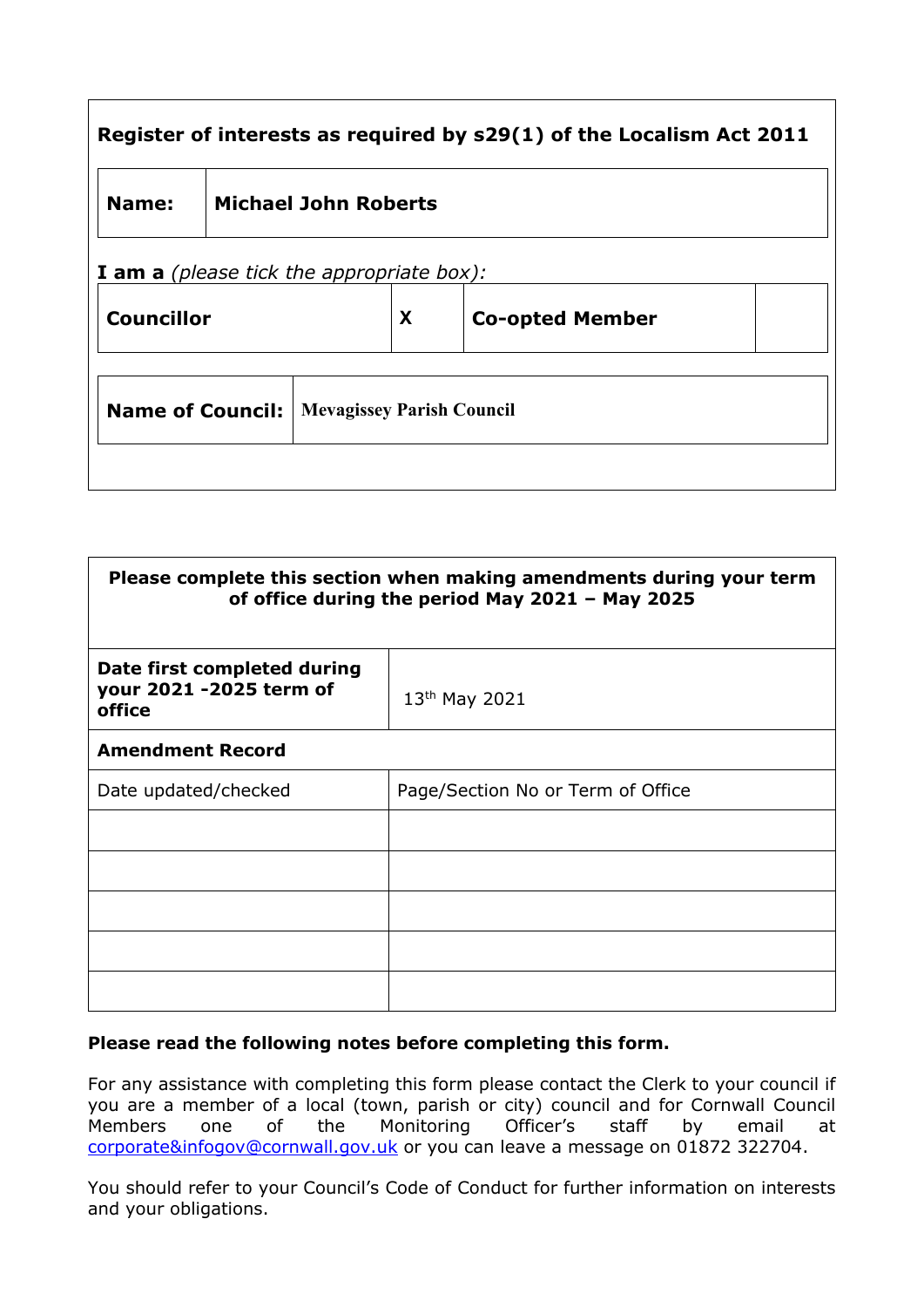All members of principal and local councils have a legal duty under the Localism Act 2011 to register disclosable pecuniary interests in the register maintained by the Monitoring Officer for their area. The types of interests that must be registered are prescribed in regulations. Currently those regulations are The Relevant Authorities (Disclosable Pecuniary Interests) Regulations 2012. The Department for Communities and Local Government (DCLG) has also published guidance on interests – 'Openness and transparency on personal interests – A guide for councillors'. This was updated in September 2013 and now indicates that membership of a trade union is a personal interest which should be registered albeit not as a disclosable pecuniary interest. The guidance is available on the Government's web site – [Openness and transparency on](https://www.gov.uk/government/publications/openness-and-transparency-on-personal-interests-guidance-for-councillors)  [personal interests: guidance for councillors -](https://www.gov.uk/government/publications/openness-and-transparency-on-personal-interests-guidance-for-councillors) GOV.UK (www.gov.uk).

This form reflects both the Regulations and the guidance.

Disclosable pecuniary interests and trade union membership must be registered within 28 days of either (i) taking office; or (ii) becoming aware of the interest, which includes where you have at a meeting declared either category of interest and which has not previously been registered.

You must disclose any interests which are within the categories below in relation to:

- you; **and**
- your spouse or civil partner, a person you are living with as your husband or wife, or a person your are living with as if you are civil partners (in relation to these latter interests you must be aware of the interest of the other person for the obligation to register to arise)

but in relation to trade union membership the requirement to disclose only relates to you and not your spouse, civil partner, etc.

*Please note – Cornwall Council has not determined what interests you are required to register. The classes of interest that have to be registered have been determined by the Secretary of State as set out in the Regulations and the guidance referred to above.*

Even if you have a sensitive interest you are still required to disclose it. For the definition of what a sensitive interest is please refer to your council's Code of Conduct. If in doubt, please contact one of the Monitoring Officer's staff for advice or email [corporate&infogov@cornwall.gov.uk](mailto:corporate&infogov@cornwall.gov.uk) or leave a message on 01872 322704.

Space has been provided at the end of the form for you to register any interests that your council's Code of Conduct requires you to register in addition to those prescribed by regulations.

**IMPORTANT** – in relation to **disclosable pecuniary interests only** you will commit a criminal offence if, without reasonable excuse, you (i) fail to provide information that you are required to register; or (ii) provide information that is false or misleading and you know that the information is false or misleading or you are reckless as to whether the information is true and not misleading. If you commit such an offence you can be liable on summary conviction to a fine not exceeding level 5 on the standard scale and be disqualified from holding public office for up to 5 years. *(Section 34 of the Localism Act 2011)*

To help you complete the form we have set out below each of the interests that you are required to register, in the order that they appear in the Regulations referred to above, and for each disclosable pecuniary interest we have used the following format: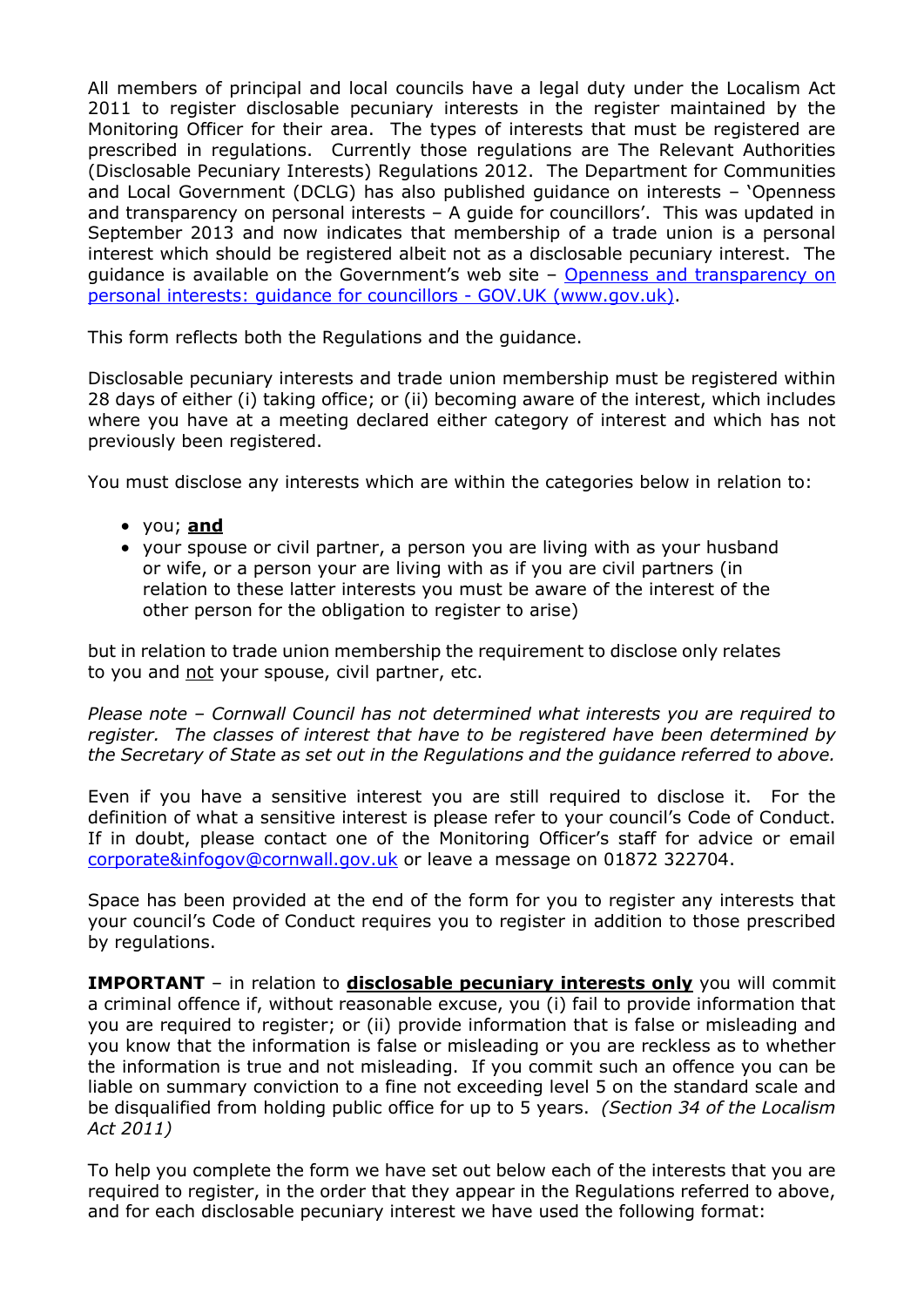- What the interest is, e.g. Employment
- What the Regulations say about this interest
- What this means
- Space for you to register interests, whether they are yours or those of your spouse, civil partner, etc. (as above). You do not have to differentiate but you can if you choose

The format for trade union membership differs because the rules are slightly different and come from the guidance rather than Regulations.

Where there is no interest to register please write 'None' in the appropriate box.

Once you have completed all parts of the form you must date it in the space provided at the end and then send it to the clerk of your parish/town/city council who will then provide a copy to the Council's Monitoring Officer at Cornwall Council, who will arrange for its publication from the Council's website.

The Monitoring Officer for **all** councils in Cornwall is the Monitoring Officer of Cornwall Council.

Notification of interests to the Monitoring Officer can be done via email or writing Members of local councils should notify their Clerk at the same time as notifying the Monitoring Officer.

Once an interest lapses or you otherwise no longer have it, the interest should be removed from your register. You will need to notify the Monitoring Officer and, where appropriate, your Clerk when this happens.

**Public access to the register** – the Monitoring Officer is required to make the register of interests available for inspection at a place in Cornwall at all reasonable hours and to publish it on the Cornwall Council web site. This relates to the register for members of local councils as well as Cornwall Council. Local councils are also required to publish the register of interests for their members on their web site if they have one. Cornwall Council will make the register available at the address below to meet this legal obligation.

Once you have completed this form you need to send it by email to [corporate&infogov@cornwall.gov.uk](mailto:corporate&infogov@cornwall.gov.uk) or by post to:

Monitoring Officer, ℅ Democratic Services, Cornwall Council, County Hall, **TRURO** TR1 3AY

If you are a member or co-opted member of a local council (town, parish or city) you must also provide your Clerk with a copy of your form.

For Cornwall Councillors changes to your interests should also be notified in writing to the Monitoring Officer at the address above or to [ptcchanges@cornwall.gov.uk](mailto:ptcchanges@cornwall.gov.uk) and, for changes to interests for Town and Parish Councillors you should notify your Clerk.

## **Gifts and Hospitality**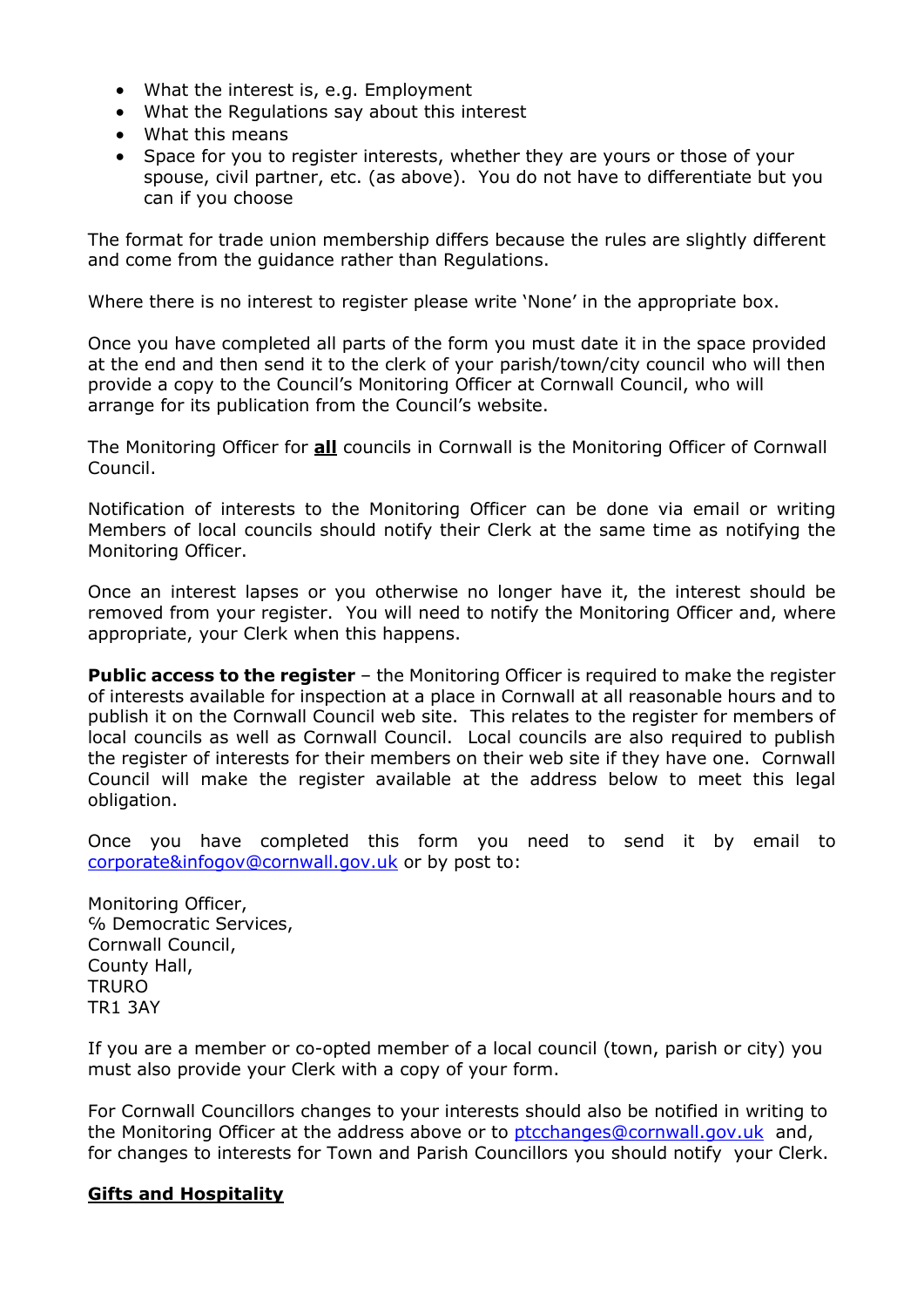The Code of Conduct requires you to declare and gifts or hospitality over the value of £50 or, if multiple small gifts from the same person amount to over £100 in any one 12-month period.

Gifts and hospitality should not be recorded on this form but for Cornwall Councillors should be declared to [ptcchanges@cornwall.gov.uk](mailto:ptcchanges@cornwall.gov.uk) and for Town and Parish Councillors these should be reported to the Clerk to the Council.

As with your register of interests form, any gifts and hospitality you declare is publicly accessible information.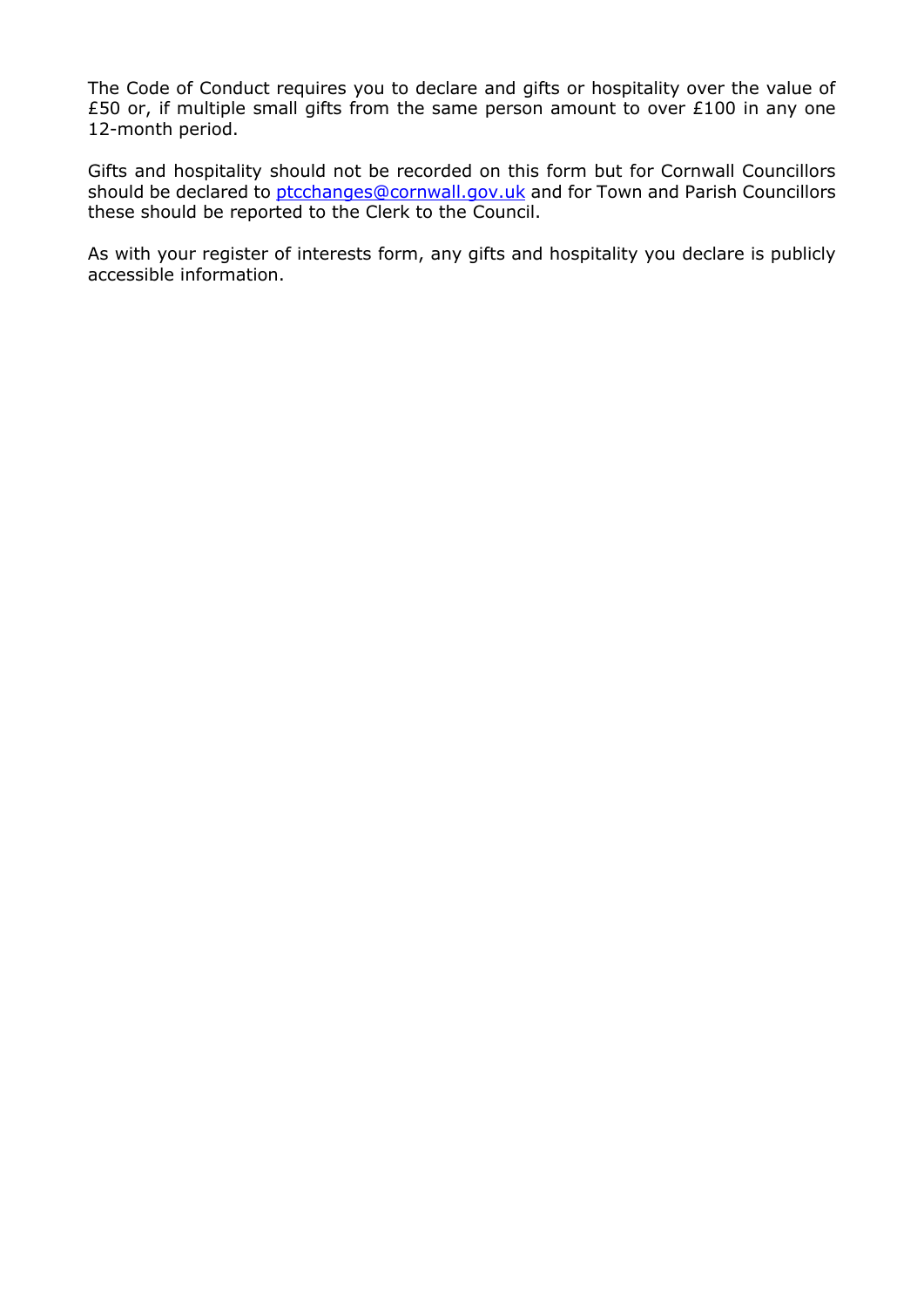| Interest type:               | Employment, etc.                                                                                                                                                                                                                                                                                                                                                                                                                                                                                                                                                 |
|------------------------------|------------------------------------------------------------------------------------------------------------------------------------------------------------------------------------------------------------------------------------------------------------------------------------------------------------------------------------------------------------------------------------------------------------------------------------------------------------------------------------------------------------------------------------------------------------------|
| What the<br>regulations say: | Any employment, office, trade, profession or vocation carried<br>on for profit or gain.                                                                                                                                                                                                                                                                                                                                                                                                                                                                          |
| What this means:             | The job or other means by which you, your spouse, civil<br>partner, etc. make your living, whether employed or self-<br>employed. You need to mention all jobs, businesses, offices,<br>trades or professions for which payment is or should be made.<br>It does not include any voluntary work for which you are not<br>paid or reimbursed, whether for your time or otherwise. For<br>instance, you might enter "Teacher at Bash Street School" or<br>"Manager of ACME Tools Limited" with the address of the place<br>at which you work, run a business, etc. |
| Interests:                   |                                                                                                                                                                                                                                                                                                                                                                                                                                                                                                                                                                  |
|                              | <b>NONE</b>                                                                                                                                                                                                                                                                                                                                                                                                                                                                                                                                                      |
|                              |                                                                                                                                                                                                                                                                                                                                                                                                                                                                                                                                                                  |
|                              |                                                                                                                                                                                                                                                                                                                                                                                                                                                                                                                                                                  |
|                              |                                                                                                                                                                                                                                                                                                                                                                                                                                                                                                                                                                  |
|                              |                                                                                                                                                                                                                                                                                                                                                                                                                                                                                                                                                                  |
|                              |                                                                                                                                                                                                                                                                                                                                                                                                                                                                                                                                                                  |
|                              |                                                                                                                                                                                                                                                                                                                                                                                                                                                                                                                                                                  |
|                              |                                                                                                                                                                                                                                                                                                                                                                                                                                                                                                                                                                  |
|                              |                                                                                                                                                                                                                                                                                                                                                                                                                                                                                                                                                                  |
|                              |                                                                                                                                                                                                                                                                                                                                                                                                                                                                                                                                                                  |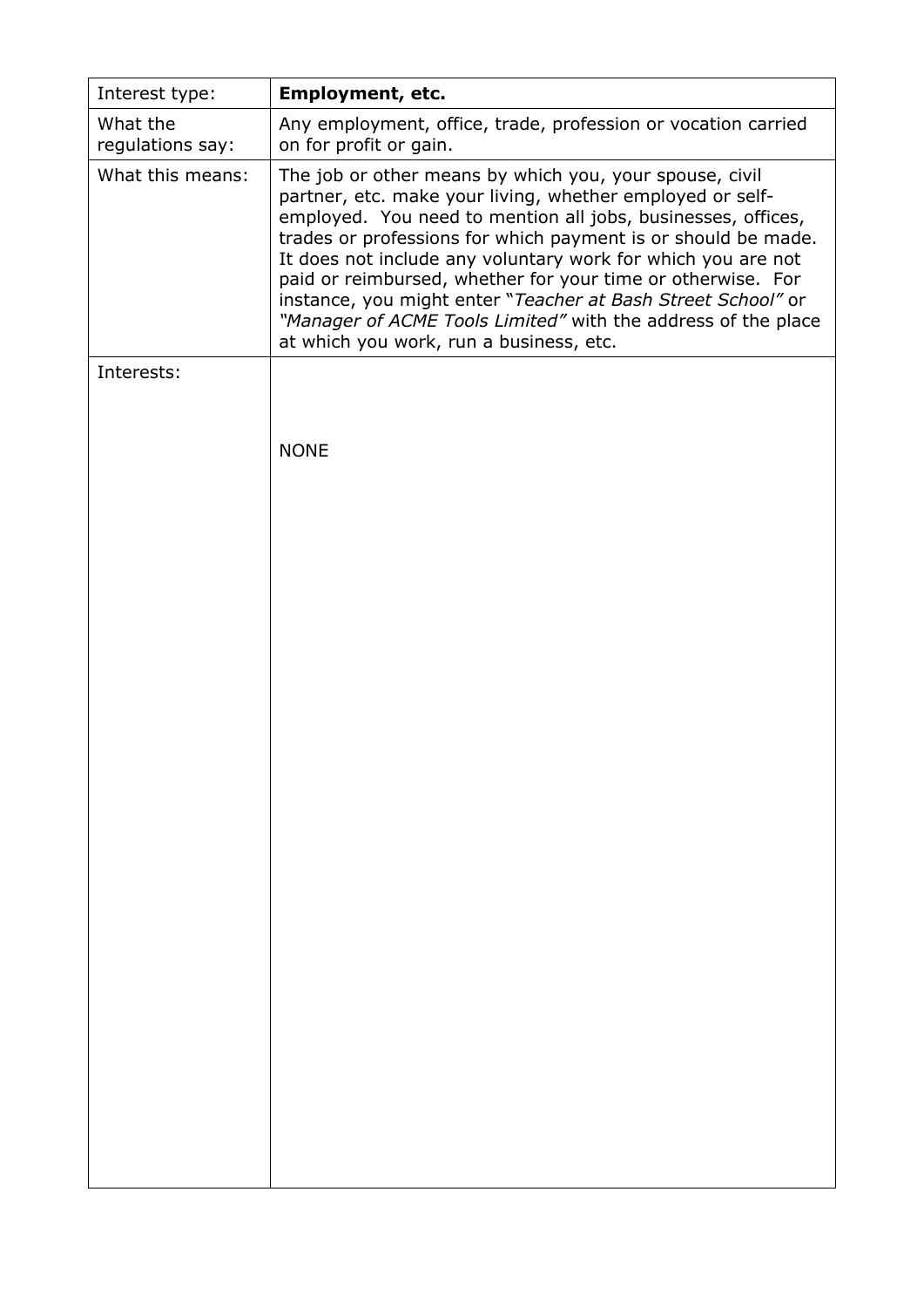| Interest type:               | Sponsorship                                                                                                                                                                                                                                                                                                                                                                                                                                                                                                                                                                                                                                                                                                                                                                                                                                                                                                                                                                                                                                  |
|------------------------------|----------------------------------------------------------------------------------------------------------------------------------------------------------------------------------------------------------------------------------------------------------------------------------------------------------------------------------------------------------------------------------------------------------------------------------------------------------------------------------------------------------------------------------------------------------------------------------------------------------------------------------------------------------------------------------------------------------------------------------------------------------------------------------------------------------------------------------------------------------------------------------------------------------------------------------------------------------------------------------------------------------------------------------------------|
| What the<br>regulations say: | Any payment or provision of any other financial benefit (other<br>than from the relevant authority) made or provided within the<br>relevant period in respect of any expenses incurred by the<br>member in carrying out duties as a member, or towards the<br>election expenses of the member. This includes any payment or<br>financial benefit from a trade union within the meaning of the<br>Trade Union and Labour Relations (Consolidation) Act 1992.                                                                                                                                                                                                                                                                                                                                                                                                                                                                                                                                                                                  |
| What this means:             | Any money, whether in cash or otherwise, or any financial<br>benefit, such as the remission of monies you would otherwise<br>have been required to pay or something else representing a<br>financial benefit if any of these relate to your election expenses<br>or your expenses in carrying out your duties as a member, so<br>far as received in the 12 months ending with the day on which<br>you register the payment or benefit. You will need to state<br>what the payment or benefit was, from whom it was received<br>(including any trade union) and what it related to. It does not<br>include such of the above as have been received from the<br>council you are a member of so, for example, you will not need<br>to register expenses and allowances received from your council<br>in your capacity as a member.<br>This part of the form does not apply to your spouse, civil partner etc.<br>If they are a member or co-opted member of a council they will have<br>to disclose the information on their own register form. |
| Interests:                   | <b>NONE</b>                                                                                                                                                                                                                                                                                                                                                                                                                                                                                                                                                                                                                                                                                                                                                                                                                                                                                                                                                                                                                                  |
|                              |                                                                                                                                                                                                                                                                                                                                                                                                                                                                                                                                                                                                                                                                                                                                                                                                                                                                                                                                                                                                                                              |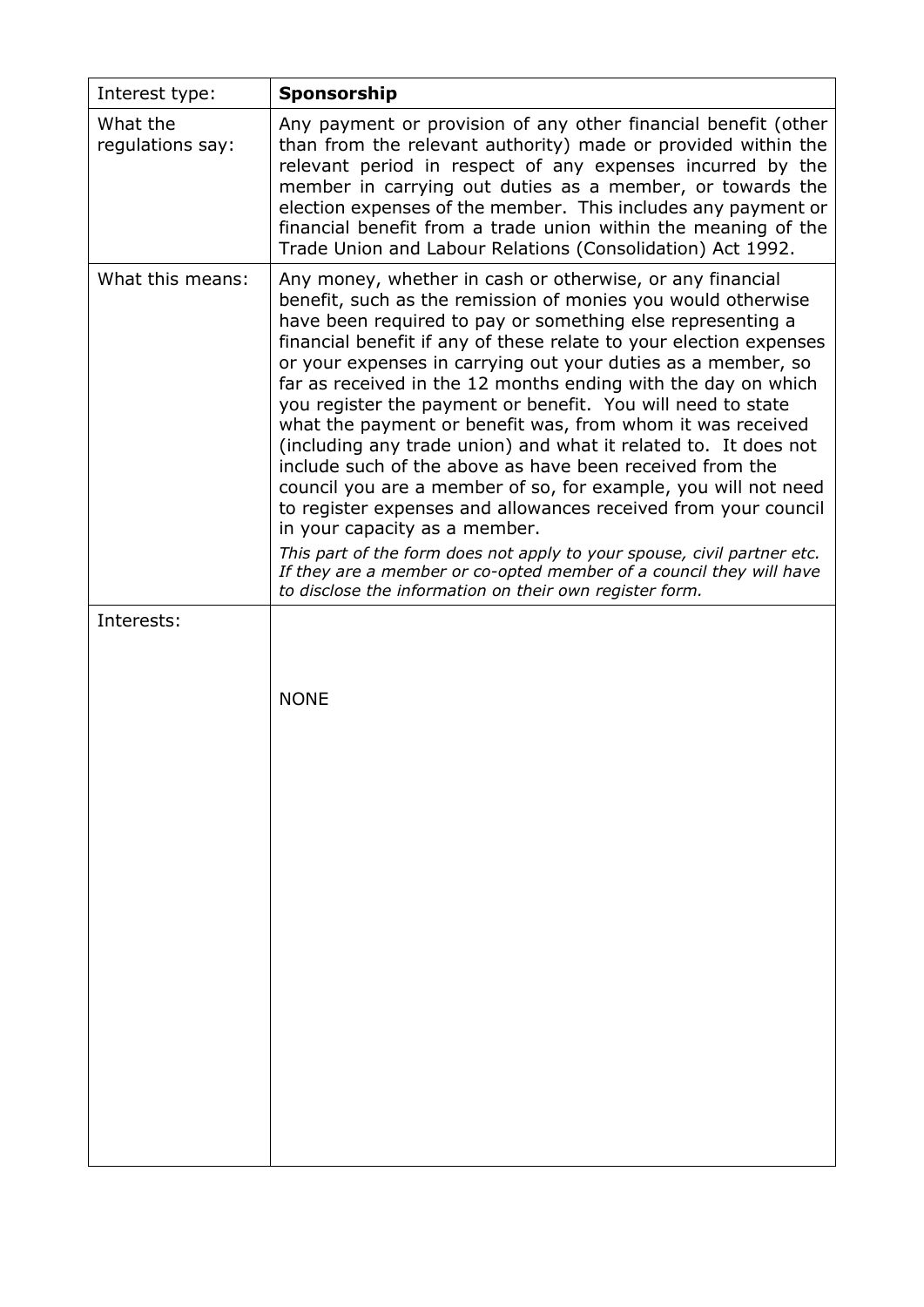| Interest type:               | <b>Contracts</b>                                                                                                                                                                                                                                                                                                                                                                                                                                                                                                                                                                                                                                                                                                                                                                                                                                                                                                                                                                                                                                                                                                                                   |
|------------------------------|----------------------------------------------------------------------------------------------------------------------------------------------------------------------------------------------------------------------------------------------------------------------------------------------------------------------------------------------------------------------------------------------------------------------------------------------------------------------------------------------------------------------------------------------------------------------------------------------------------------------------------------------------------------------------------------------------------------------------------------------------------------------------------------------------------------------------------------------------------------------------------------------------------------------------------------------------------------------------------------------------------------------------------------------------------------------------------------------------------------------------------------------------|
| What the<br>regulations say: | Any contract which is made between the relevant person (or a<br>body in which the relevant person has a beneficial interest)<br>and the relevant authority:<br>(a) under which goods or services are to be provided or works<br>are to be executed; and<br>(b) which has not been fully discharged.                                                                                                                                                                                                                                                                                                                                                                                                                                                                                                                                                                                                                                                                                                                                                                                                                                                |
| What this means:             | 'Contract' has the usual meeting and it includes any contract<br>between $(1)$ the council of which you are a member and $(2)$<br>you, your spouse, civil partner etc., a firm in which you, your<br>spouse, civil partner etc. are a partner or an incorporated<br>entity (e.g. a company) of which you, your spouse, civil<br>partner etc. are a director or in the securities* of which you,<br>your spouse or civil partner etc. have a beneficial interest. The<br>contract will relate to the provision of goods and services and<br>there will still be obligations to be performed by one or more of<br>the parties to the contract. Such contracts might relate to,<br>e.g. carrying out works to your council's premises, providing<br>your council with stationery or computers or receiving goods or<br>services from your council.<br>* 'securities' means shares, debentures, debenture stock, loan<br>stock, bonds, units of a collective investment scheme within the<br>meaning of the Financial Services and Markets Act 2000 and other<br>securities of any description, other than money deposited with a<br>building society. |
| Interests:                   |                                                                                                                                                                                                                                                                                                                                                                                                                                                                                                                                                                                                                                                                                                                                                                                                                                                                                                                                                                                                                                                                                                                                                    |
|                              | <b>NONE</b>                                                                                                                                                                                                                                                                                                                                                                                                                                                                                                                                                                                                                                                                                                                                                                                                                                                                                                                                                                                                                                                                                                                                        |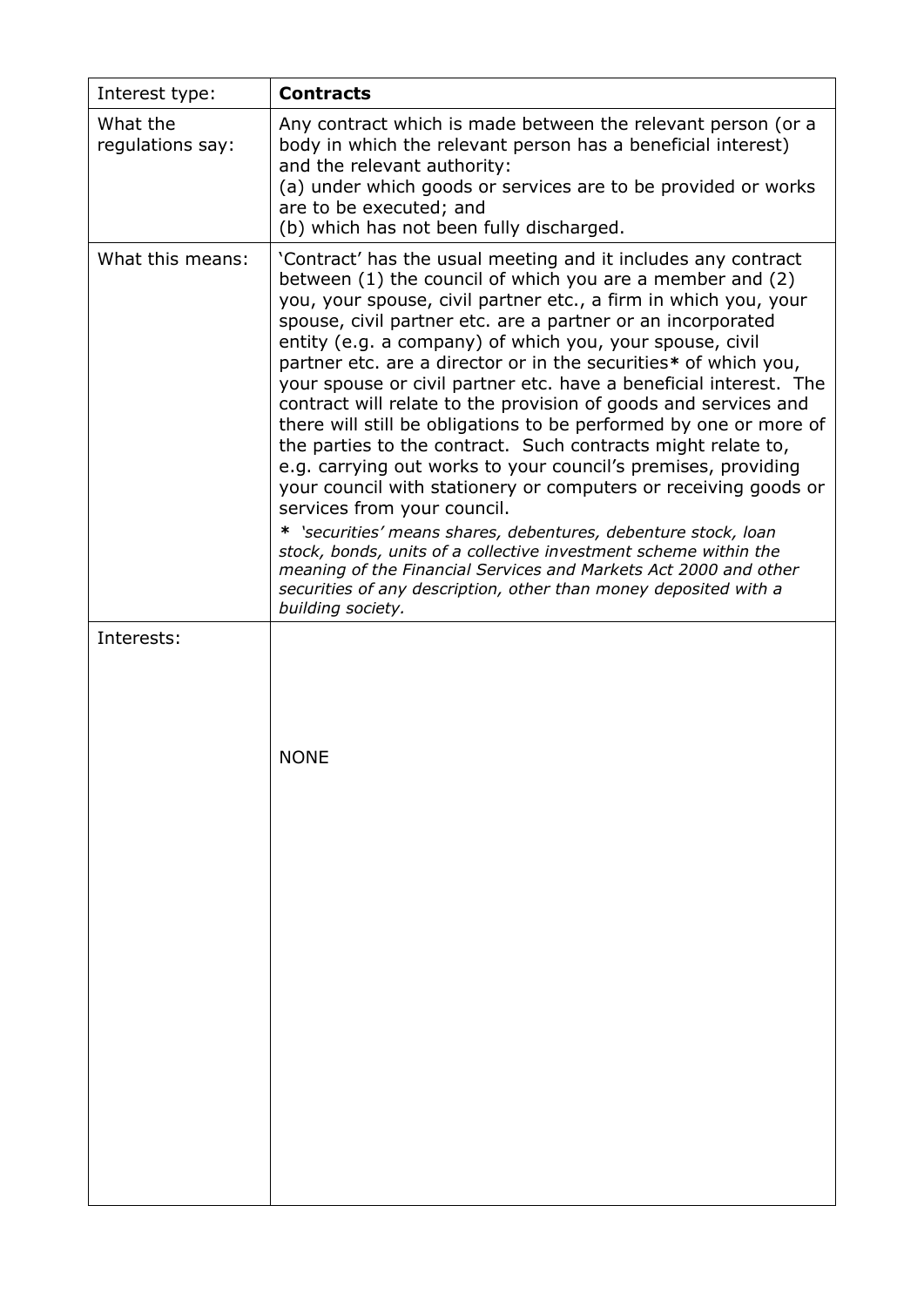| Interest type:               | Land                                                                                                                                                                                                                                                                                                                                                                                                                                                                                                                                                                                                                                                                                                  |
|------------------------------|-------------------------------------------------------------------------------------------------------------------------------------------------------------------------------------------------------------------------------------------------------------------------------------------------------------------------------------------------------------------------------------------------------------------------------------------------------------------------------------------------------------------------------------------------------------------------------------------------------------------------------------------------------------------------------------------------------|
| What the<br>regulations say: | Any beneficial interest in land which is within the area of the<br>relevant authority.                                                                                                                                                                                                                                                                                                                                                                                                                                                                                                                                                                                                                |
| What this means:             | Any land or property in the area of the council of which you are<br>a member in relation to which you, your spouse, civil partner<br>etc. (i) are the owner(s), lessee(s) or lessor(s); (ii) are<br>otherwise legally entitled to occupy; (iii) are entitled to receive<br>the rents or profits; (iv) are a lender with security over the<br>land or property; or (v) otherwise have the right to claim a<br>share or all of such land or property, the proceeds of sale of or<br>the income from it. This will include home addresses as well as<br>business addresses where the business is yours or you have a<br>share in such land and property as a result of your interest in<br>the business. |
|                              | You need to give enough detail for the land or property to be<br>capable of identification, e.g. 33 Acacia Avenue, Acaciaville,<br>AC1 1AC or field adjacent to the A30 at Acacia Springs<br>comprising 4.4 acres and accessed from the gate onto the<br>A3456.                                                                                                                                                                                                                                                                                                                                                                                                                                       |
|                              | Do not include here those matters that are within 'Licences' or<br>'Corporate Tenancies' below.                                                                                                                                                                                                                                                                                                                                                                                                                                                                                                                                                                                                       |
| Interests:                   | "ROWAN"<br><b>TREGONEY HILL</b><br><b>MEVAGISSEY</b><br><b>CORNWALL</b><br><b>PL26 6RF</b>                                                                                                                                                                                                                                                                                                                                                                                                                                                                                                                                                                                                            |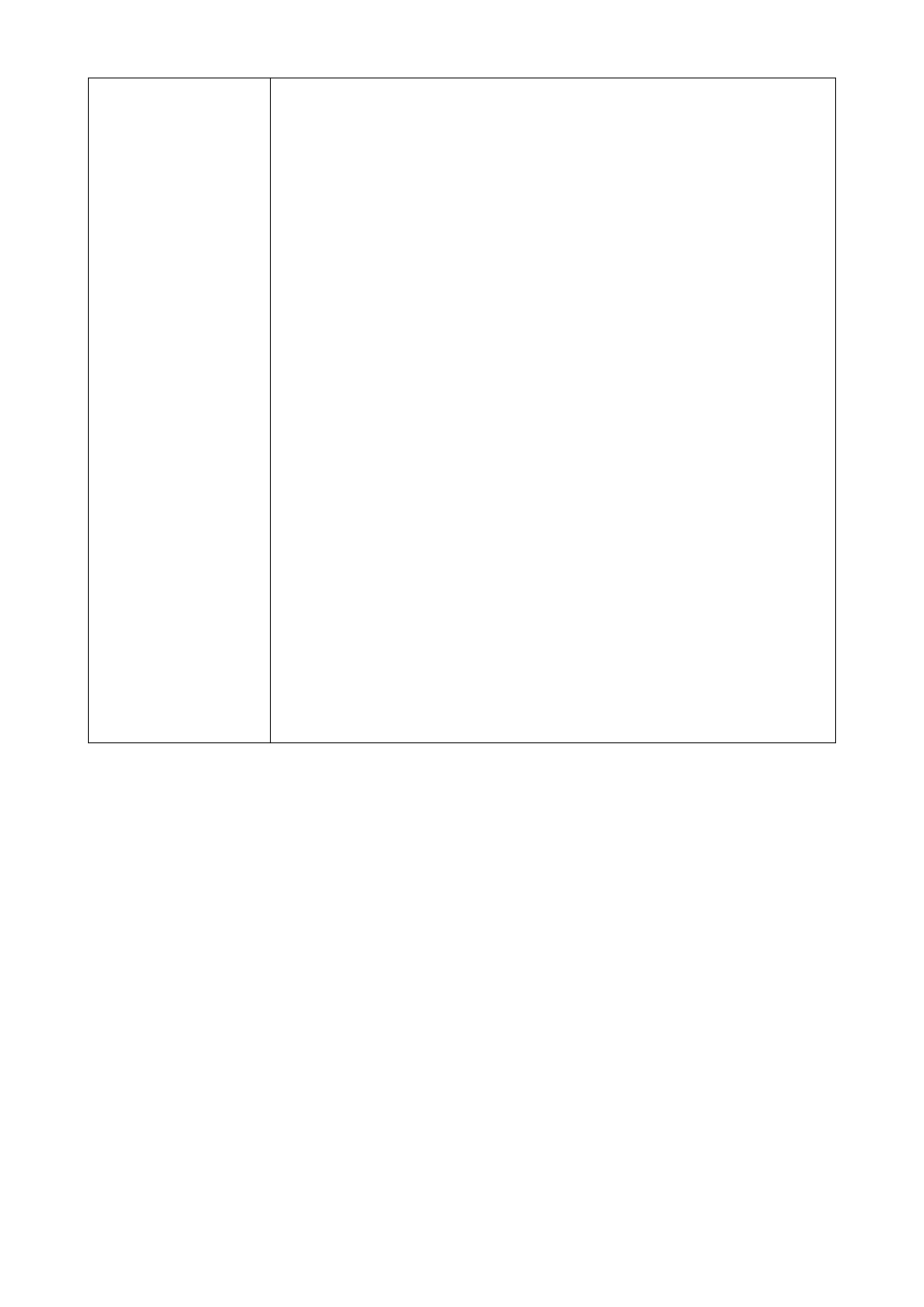| Interest type:               | <b>Licences</b>                                                                                                                                                                                                                                                                                                                                                                     |
|------------------------------|-------------------------------------------------------------------------------------------------------------------------------------------------------------------------------------------------------------------------------------------------------------------------------------------------------------------------------------------------------------------------------------|
| What the<br>regulations say: | Any licence (alone or jointly with others) to occupy land in the<br>area of the relevant authority for a month or longer.                                                                                                                                                                                                                                                           |
| What this means:             | Written or verbal licence (permission) to occupy land in the<br>area of the council of which you are a member such as in<br>relation to an allotment, grazing horses, access to land for<br>fishing purposes or the use of a garage. The licence needs to<br>be registered whether you, your spouse, civil partner etc. hold<br>it or benefit from it alone or jointly with others. |
| Interests:                   |                                                                                                                                                                                                                                                                                                                                                                                     |
|                              | <b>NONE</b>                                                                                                                                                                                                                                                                                                                                                                         |
|                              |                                                                                                                                                                                                                                                                                                                                                                                     |
|                              |                                                                                                                                                                                                                                                                                                                                                                                     |
|                              |                                                                                                                                                                                                                                                                                                                                                                                     |
|                              |                                                                                                                                                                                                                                                                                                                                                                                     |
|                              |                                                                                                                                                                                                                                                                                                                                                                                     |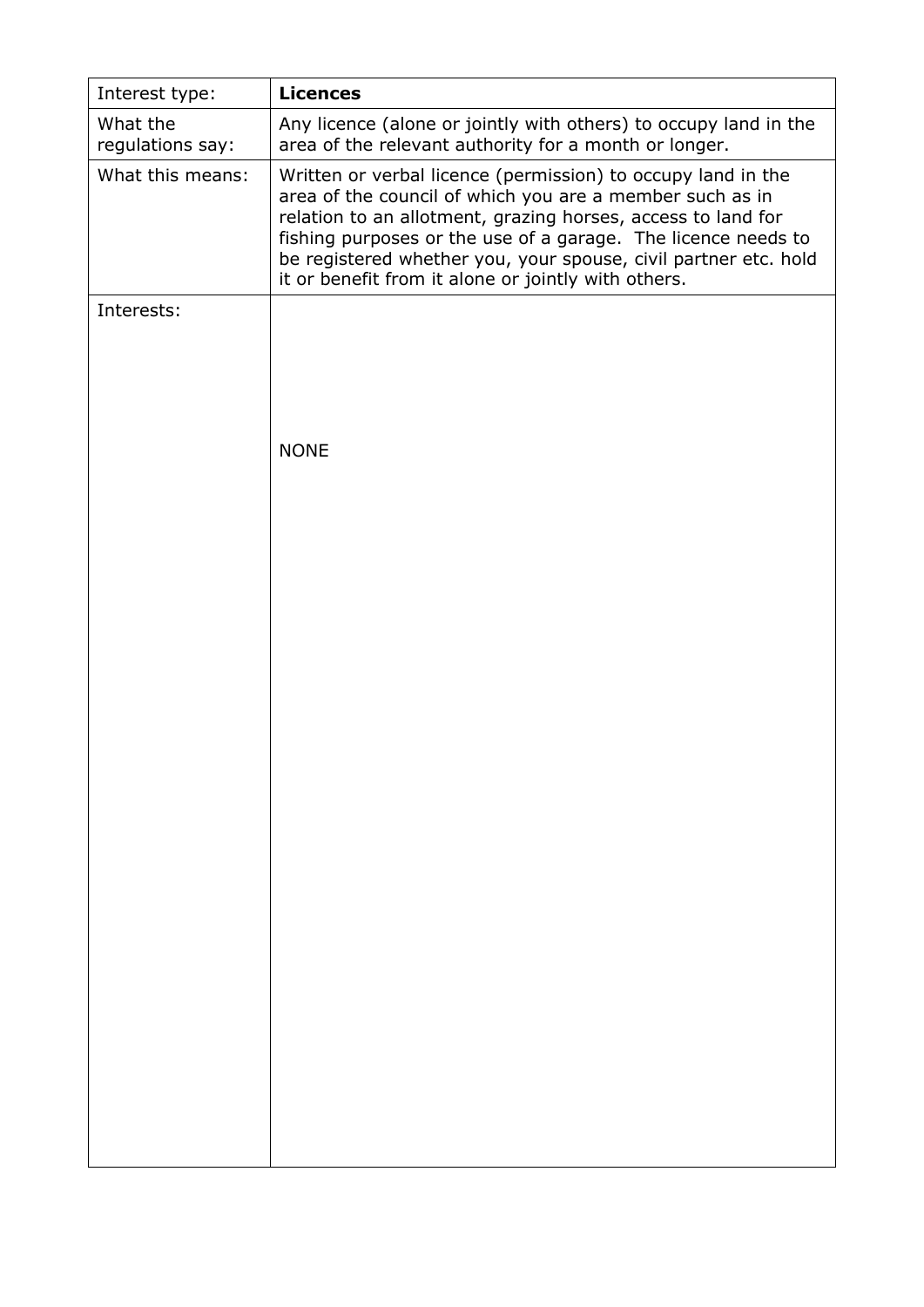| Interest type:               | <b>Corporate tenancies</b>                                                                                                                                                                                                                                                                                                                                                     |
|------------------------------|--------------------------------------------------------------------------------------------------------------------------------------------------------------------------------------------------------------------------------------------------------------------------------------------------------------------------------------------------------------------------------|
| What the<br>regulations say: | Any tenancy where (to the member's knowledge)-<br>(a) the landlord is the relevant authority; and<br>(b) the tenant is a body in which the relevant person has a<br>beneficial interest.                                                                                                                                                                                       |
| What this means:             | This relates to any tenancy between (1) the council of which<br>you are a member and (2) a firm in which you, your spouse,<br>civil partner etc. are a partner or an incorporated entity (e.g. a<br>company) of which you, your spouse, civil partner etc are a<br>director or in the securities* of which you, your spouse, civil<br>partner etc. have a beneficial interest. |
|                              | * 'securities' means shares, debentures, debenture stock, loan<br>stock, bonds, units of a collective investment scheme within the<br>meaning of the Financial Services and Markets Act 2000 and other<br>securities of any description, other than money deposited with a<br>building society.                                                                                |
| Interests:                   |                                                                                                                                                                                                                                                                                                                                                                                |
|                              | <b>NONE</b>                                                                                                                                                                                                                                                                                                                                                                    |
|                              |                                                                                                                                                                                                                                                                                                                                                                                |
|                              |                                                                                                                                                                                                                                                                                                                                                                                |
|                              |                                                                                                                                                                                                                                                                                                                                                                                |
|                              |                                                                                                                                                                                                                                                                                                                                                                                |
|                              |                                                                                                                                                                                                                                                                                                                                                                                |
|                              |                                                                                                                                                                                                                                                                                                                                                                                |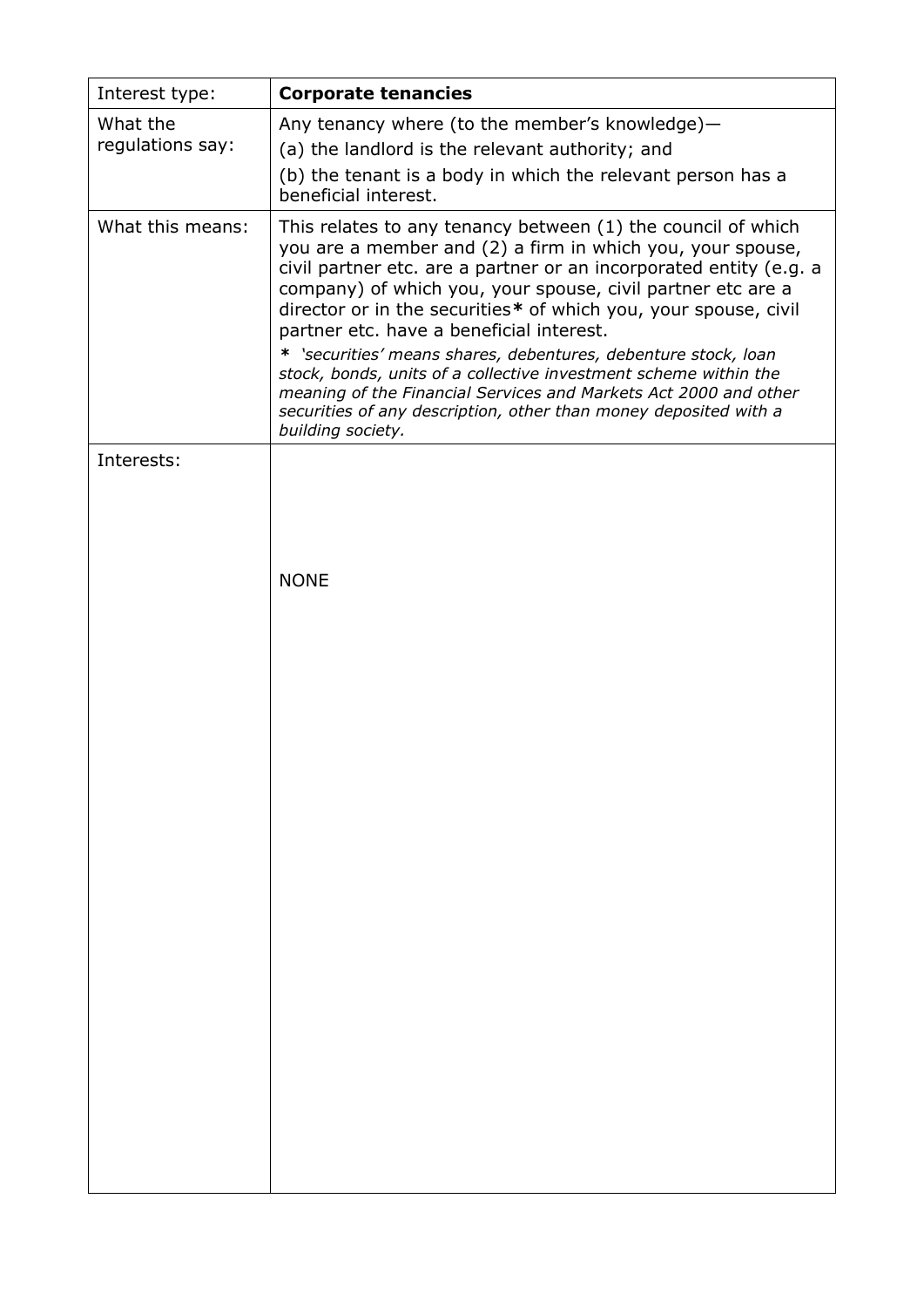| Interest type:               | <b>Securities</b>                                                                                                                                                                                                                                                                                                                                                                                                                                                                                                                                                                                                                                                                                                                                                       |
|------------------------------|-------------------------------------------------------------------------------------------------------------------------------------------------------------------------------------------------------------------------------------------------------------------------------------------------------------------------------------------------------------------------------------------------------------------------------------------------------------------------------------------------------------------------------------------------------------------------------------------------------------------------------------------------------------------------------------------------------------------------------------------------------------------------|
| What the<br>regulations say: | Any beneficial interest in securities of a body where-<br>(a) that body (to the member's knowledge) has a place of<br>business or land in the area of the relevant authority; and<br>$(b)$ either-<br>(i) the total nominal value of the securities exceeds £25,000 or<br>one hundredth of the total issued share capital of that body; or<br>(ii) if the share capital of that body is of more than one class,<br>the total nominal value of the shares of any one class in which<br>the relevant person has a beneficial interest exceeds one<br>hundredth of the total issued share capital of that class.                                                                                                                                                           |
| What this means:             | Essentially securities that you, your spouse, civil partner, etc.<br>own, with or without others, which are shares, debentures,<br>debenture stock, loan stock, bonds, units of a collective<br>investment scheme within the meaning of the Financial<br>Services and Markets Act 2000 and other securities of any<br>description, other than money deposited with a building<br>society. The body to which the securities relate needs to have<br>a place of business or land in the area of the council of which<br>you are a member and one of the conditions in (b)(i) or (ii)<br>above has to be met. Even if the body is dormant the<br>securities must be registered. We have interpreted 'place of<br>business' as including the registered office of the body. |
| Interests:                   | <b>NONE</b>                                                                                                                                                                                                                                                                                                                                                                                                                                                                                                                                                                                                                                                                                                                                                             |
|                              |                                                                                                                                                                                                                                                                                                                                                                                                                                                                                                                                                                                                                                                                                                                                                                         |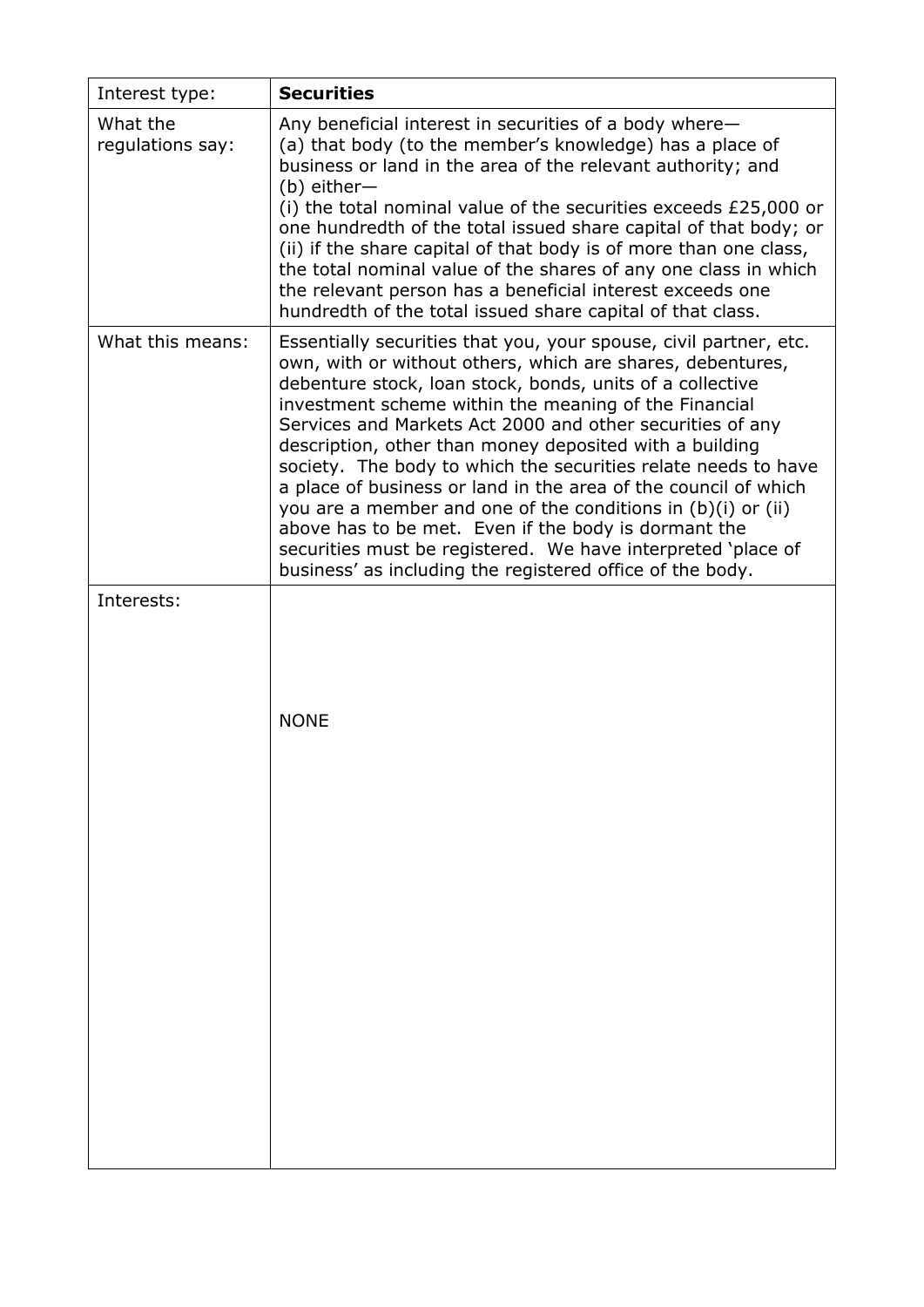| Interest type:             | <b>Trade Union Membership</b>                                                                                                                                                                                                                                                                                                                                                                                                                                                 |
|----------------------------|-------------------------------------------------------------------------------------------------------------------------------------------------------------------------------------------------------------------------------------------------------------------------------------------------------------------------------------------------------------------------------------------------------------------------------------------------------------------------------|
| What the guidance<br>says: | The guidance indicates that your duty to act in conformity with<br>the Seven Principles of Public Life requires you to register<br>interests such as your membership of any trade union. The<br>prescribed disclosable pecuniary interest relating to<br>sponsorship refers to such membership as being within the<br>meaning of the Trade Union and Labour Relations<br>(Consolidation) Act 1992 and that is how the requirement<br>under the guidance has been interpreted. |
| What this means:           | You are required to register any membership of a trade union<br>which is a body which falls within the meaning of the Trade<br>Union and Labour Relations (Consolidation) Act 1992. This<br>requirement relates only to you and not to your spouse, civil<br>partner, etc.                                                                                                                                                                                                    |
| Interests:                 | <b>NONE</b>                                                                                                                                                                                                                                                                                                                                                                                                                                                                   |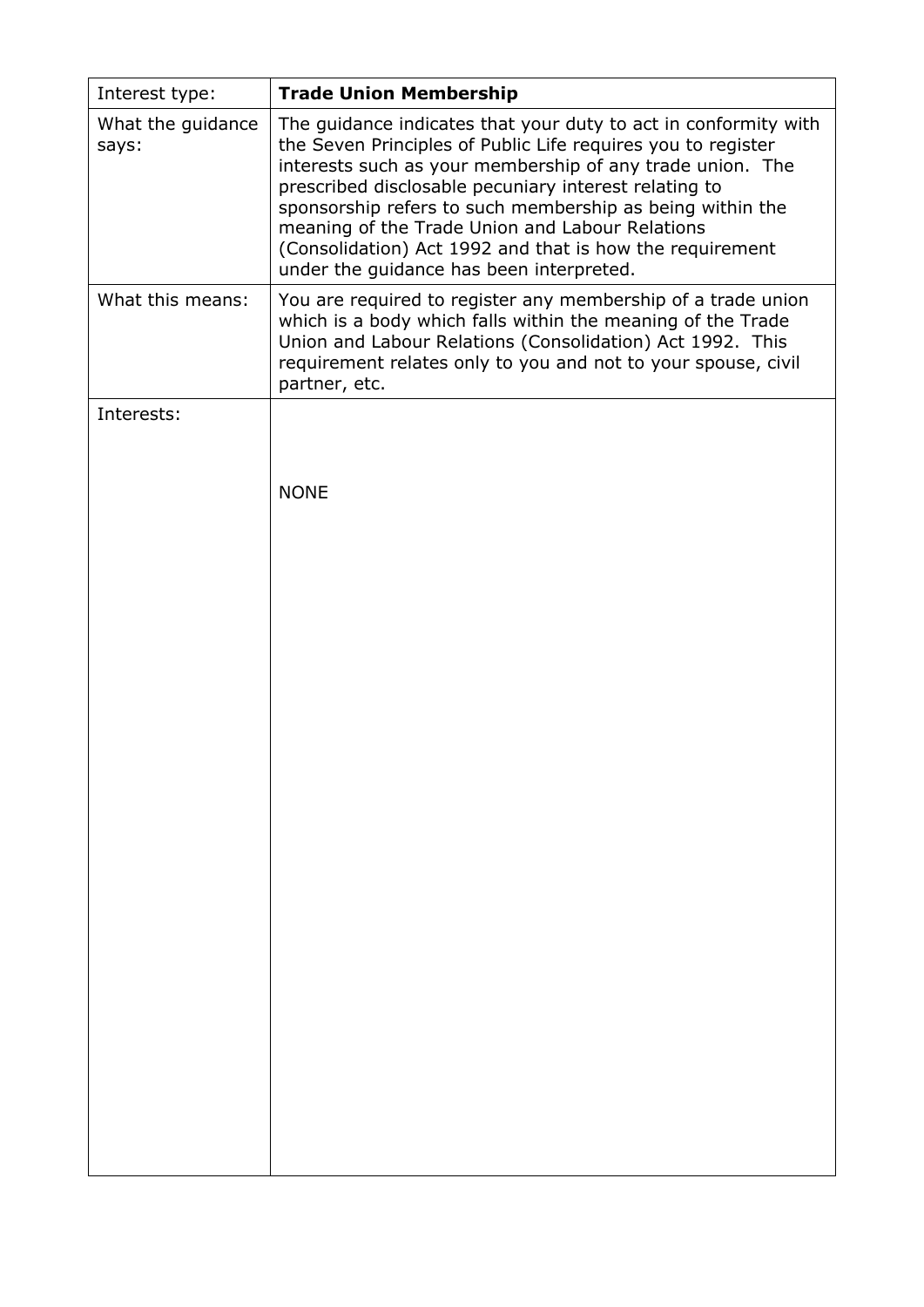| Interest type:                                                                                                                             | Interests that your council's code of conduct requires<br>you to register in addition to those prescribed by<br>regulations or guidance issued by the Secretary of State |  |
|--------------------------------------------------------------------------------------------------------------------------------------------|--------------------------------------------------------------------------------------------------------------------------------------------------------------------------|--|
| Please seek advice from your Clerk if required and please make sure that you<br>clearly state what the interest is and what it relates to. |                                                                                                                                                                          |  |
| Interests:                                                                                                                                 |                                                                                                                                                                          |  |
|                                                                                                                                            | <b>NONE</b>                                                                                                                                                              |  |
|                                                                                                                                            |                                                                                                                                                                          |  |
|                                                                                                                                            |                                                                                                                                                                          |  |
|                                                                                                                                            |                                                                                                                                                                          |  |
|                                                                                                                                            |                                                                                                                                                                          |  |
|                                                                                                                                            |                                                                                                                                                                          |  |
|                                                                                                                                            |                                                                                                                                                                          |  |
|                                                                                                                                            |                                                                                                                                                                          |  |
|                                                                                                                                            |                                                                                                                                                                          |  |
|                                                                                                                                            |                                                                                                                                                                          |  |
|                                                                                                                                            |                                                                                                                                                                          |  |
|                                                                                                                                            |                                                                                                                                                                          |  |
|                                                                                                                                            |                                                                                                                                                                          |  |
|                                                                                                                                            |                                                                                                                                                                          |  |
|                                                                                                                                            |                                                                                                                                                                          |  |
|                                                                                                                                            |                                                                                                                                                                          |  |
|                                                                                                                                            |                                                                                                                                                                          |  |